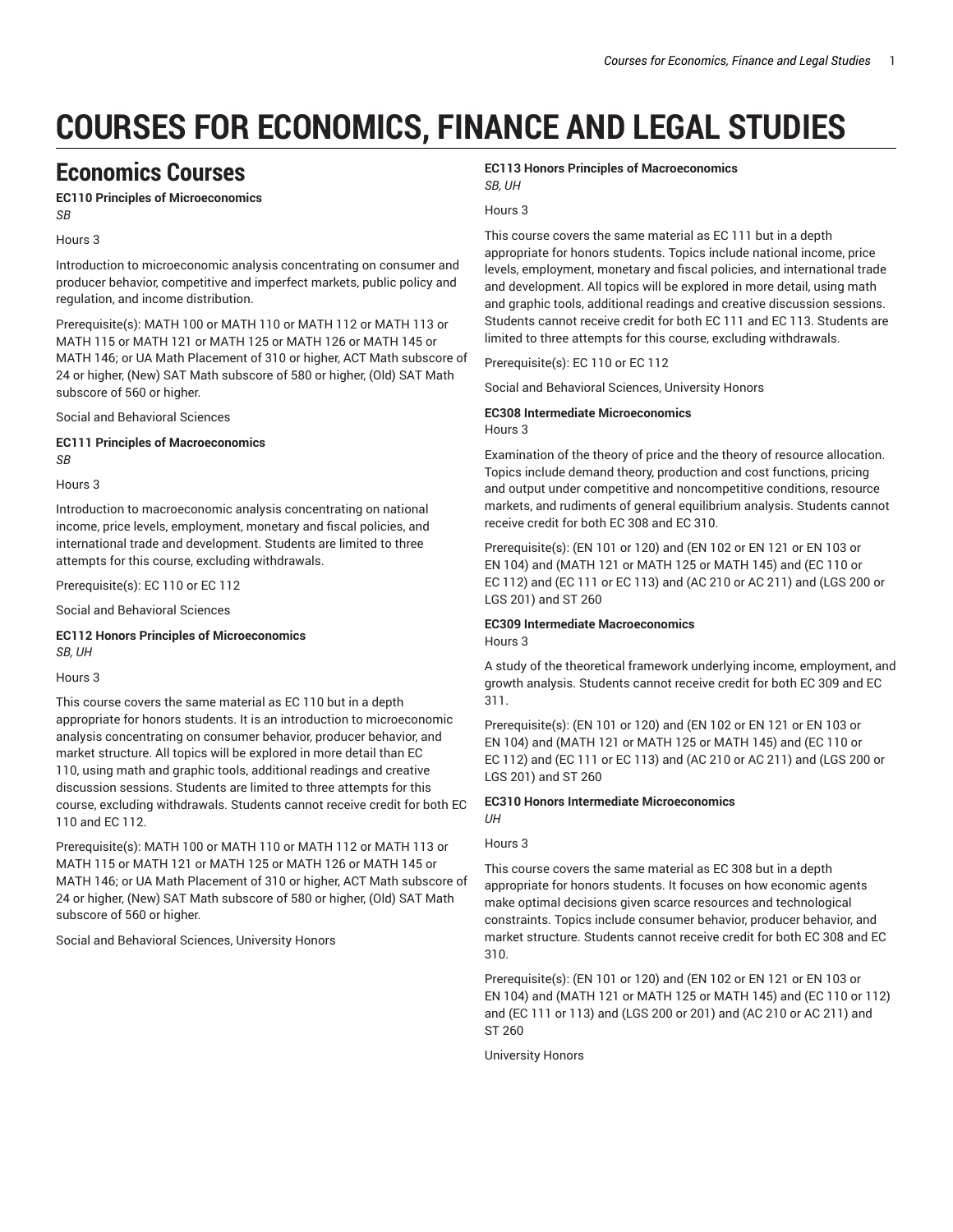# **EC311 Honors Intermediate Macroeconomics**

### *UH*

#### Hours 3

This course covers the same material as EC 309, which is a study of the theoretical framework underlying income, employment, and growth analysis, but in a depth appropriate for honors students. Students cannot receive credit for both EC 309 and EC 311.

Prerequisite(s): (EN 101 or 120) and (EN 102 or EN 121 or EN 103 or EN 104) and (MATH 121 or MATH 125 or MATH 145) and (EC 110 or 112) and (EC 111 or 113) and (LGS 200 or 201) and (AC 210 or AC 211) and ST 260

#### University Honors

#### **EC400 Analysis of Economic Conditions at the Micro & Macro Levels** Hours 3

Not open to majors in economics and finance. Uses basic economic theory to assess real-world business and economic conditions at the micro and macro levels. This course may not count toward the Economics major, but may count toward the Economics minor or specialization.

Prerequisite(s): (EN 101 or EN 120) and (EN 102 or EN 121 or EN 103 or EN 104) and (MATH 121 or MATH 125 or MATH 145) and (EC 110 or 112) and (EC 111 or 113) and (AC 210 or AC 211) and (LGS 200 or LGS 201) and ST 260; and FI 302

#### **EC410 Law And Economics**

*W*

#### Hours 3

This course will use the tools of economic analysis to analyze public policy issues and to explore the intersections between the law and economics. Writing proficiency is required for a passing grade in this course. A student who does not write with the skill normally required of an upper-division student will not earn a passing grade, no matter how well the student performs in other areas of the course.

Prerequisite(s): EC 308 or EC 310

#### Writing

#### **EC412 Industrial Organization**

Hours 3

Study of the various types of industry structure, conduct, and performance; business strategies; and policy alternatives. Emphasizes case studies from the major types of industry.

Prerequisite(s): EC 308 or EC 310

#### **EC413 Economic Forecasting & Analysis** *C*

Hours 3

Survey of the analytical techniques used by economists to forecast the macro and micro levels of economic activity and the effects of public policy on the economy. Computing proficiency is required for a passing grade in this course.

Prerequisite(s): (EC 308 or EC 310) and (EC 309 or EC 311)

Computer Science

#### **EC414 Behavioral Economics** Hours 3

This course will introduce you to the field of behavioral economics – the economic study of human behavior in individual choices, social interactions, and markets motivated by the goal to improve the descriptive accuracy and explanatory power of traditional economic analysis. Students will explore behavioral economics from the perspective of different methodologies, focusing on fundamental concepts and their applications at different levels of social aggregation (e.g., individuals, groups, and markets).

Prerequisite(s): EC 308 or EC 310

# **EC415 Sports Economics**

## Hours 3

Course focuses on the application of economic theories to sports and the sports industry and understanding the behavior of economic agents in sports. Students who complete the course will gain insight into economics, understand how to apply economic models to explain observed behavior in sport, and appreciate empirical economic evidence generated from sports-related data.

Prerequisite(s): EC 308 or EC 310

# **EC416 Monetary Theory & Policy**

Hours 3

Analysis of the role of money in the economy and the conduct of monetary policy. Emphasis is given to the money supply process, the demand for money, and the choice of monetary-policy strategies and procedures.

Prerequisite(s): EC308 (Grade of C- or better) or EC 310 (Grade of C- or better); and EC309 (Grade of C- or better) or EC 311 (Grade of C- or better)

#### **EC422 Urban Economics**

Hours 3

Analysis of the economics of community growth and the application of economic principles in solving problems and exploiting opportunities generated by the process of urban development.

Prerequisite(s): EC 308 (Grade of C- or better) or EC 310 (Grade of C- or better)

#### **EC423 Public Finance**

Hours 3

Study of the principles of taxation, government expenditures, borrowing, and fiscal administration.

Prerequisite(s): EC 308 or EC 310

**EC430 International Trade**

Hours 3

Analysis of theoretical principles underlying international trade, with application of these principles to recent developments and to current national policies.

Prerequisite(s): EC 308 or EC 310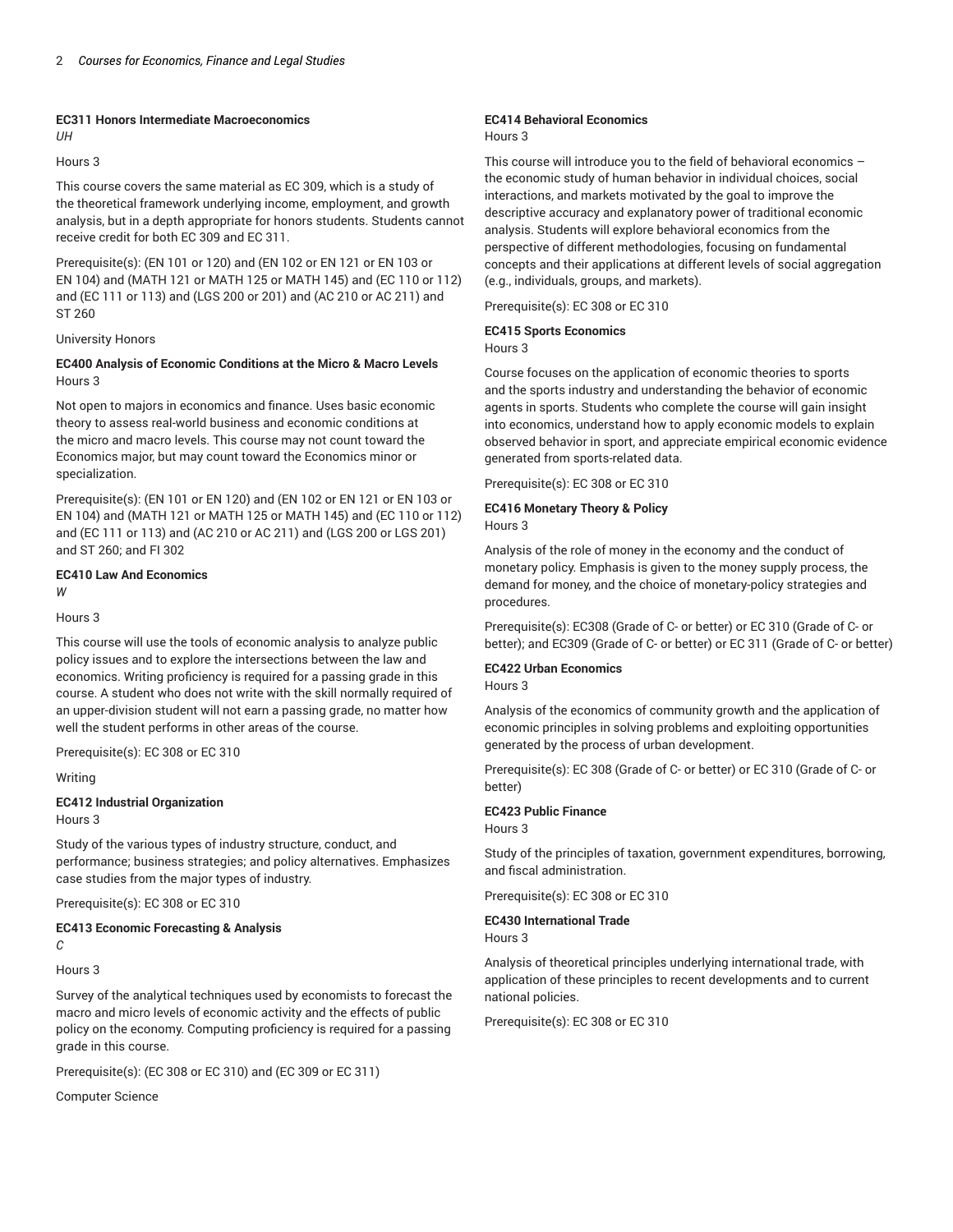#### **EC431 International Finance**

Hours 3

Introduction to the field of international finance. Course deals primarily with international financial markets and the macroeconomics of international financial flows. Topics include foreign exchange and international securities markets and international banking.

Prerequisite(s): EC 308 (Grade of C- or better) or EC 310 (Grade of C- or better); and EC309 (Grade of C- or better) or EC 311 (Grade of C- or better)

# **EC432 Development Economics**

Hours 3

The course introduces students to the field of development economics. The course covers economic theory and empirical research about contemporary development efforts.

Prerequisite(s): EC 308 (Grade of C- or better) or EC 310 (Grade of C- or better)

#### **EC460 Labor Economics**

Hours 3

This course provides an overview of labor economics. Topics covered include labor supply, labor demand, human capital, minimum wages, immigration, and discrimination.

Prerequisite(s): EC 308 or EC 310

#### **EC470 Introduction to Mathematical Economics** Hours 3

Application of selected mathematical methods to the analysis of economic problems.

Prerequisite(s): EC 308 or EC 310

#### **EC471 Econometrics**

Hours 3

This course emphasizes statistical methods for analyzing data used by social scientists. Topics include simple and multiple regression analyses and the various methods of detecting and correcting data problems such as autocorrelation and heteroscedasticity.

Prerequisite(s): (EN 101 or 120) and (EN 102 or EN 121 or EN 103 or EN 104) and (MATH 121 or MATH 125 or MATH 145) and (EC 110 or EC 112) and (EC 111 or EC 113) and (AC 210 or AC 211) and (LGS 200 or LGS 201) and ST 260

# **EC472 Financial Econometrics**

Hours 3

In this course, we focus on the empirical techniques mostly used in the analysis of financial markets and how they are applied to actual data. We will begin with calculations and stylized facts of financial asset prices and returns. We next introduce statistical and econometric models to capture or reproduce these data features, mainly relying on time series models, estimations and tests. The first application is to apply these techniques to solve the practical financial issue of portfolio optimization. And then, we continue to time-varying asset returns to search for predictors of financial asset returns using CAPM model. To estimate the financial markets/assets fluctuations and the portfolio uncertainty, we start to learn conditional volatility models, including ARCH, GARCH, etc. Finally, from the perspective of risk management, we introduce the tools to estimate market risk of financial assets.

Prerequisite(s): EC 110 and EC 111; and EC 471 (Grade of C-or better) or EC 413 (Grade of C- or better)

#### **EC473 Games and Decisions**

#### Hours 3

An introduction to game theory with emphasis on application. Game theory is a toolbox for analyzing situations where decision makers influence one another.

Prerequisite(s): (EN 101 or 120) and (EN 102 or EN 121 or EN 103 or EN 104) and (MATH 121 or MATH 125 or MATH 145) and (EC 110 or EC 112) and (EC 111 or EC 113) and (AC 210 or AC 211) and (LGS 200 or LGS 201) and ST 260

#### **EC474 Experimental Economics**

Hours 3

This course introduces students to the field of experimental economics. The course covers methodological issues with designing and conducting experiments and interpreting the results.

Prerequisite(s): (EN 101 or 120) and (EN 102 or EN 121 or EN 103 or EN 104) and (MATH 121 or MATH 125 or MATH 145) and (EC 110 or EC 112) and (EC 111 or EC 113) and (AC 210 or AC 211) and (LGS 200 or LGS 201) and ST 260

#### **EC480 Economics of the Environment and Natural Resources** Hours 3

Survey of the techniques used to estimate benefits of environmental improvements, and an analysis of public policy relating to the environment and use of natural resources.

Prerequisite(s): EC 308 or EC 310

### **EC483 Health Care Economics**

Hours 3

An investigation of the microeconomics of the American health care delivery system. The course focuses on the demand for and supply of health care services and emphasizes the efficiency and equity characteristics of the system.

Prerequisite(s): EC 308 or EC 310

# **EC491 Independent Study**

Hours 1-6

Students can apply a maximum of 6 credits of EC 491 toward their degree.

Prerequisite(s): (EN 101 or 120) and (EN 102 or EN 121 or EN 103 or EN 104) and (MATH 121 or MATH 125 or MATH 145) and (EC 110 or EC 112) and (EC 111 or EC 113) and (AC 210 or AC 211) and (LGS 200 or LGS 201) and ST 260

#### **EC492 Internship**

Hours 1-3

Students are selected through a competitive process for assignments in approved business or public sector organizations. Students can apply a maximum of 3 credits of EC 492 toward their degree.

Prerequisite(s): (EN 101 or 120) and (EN 102 or EN 121 or EN 103 or EN 104) and (MATH 121 or MATH 125 or MATH 145) and (EC 110 or EC 112) and (EC 111 or EC 113) and (AC 210 or AC 211) and (LGS 200 or LGS 201) and ST 260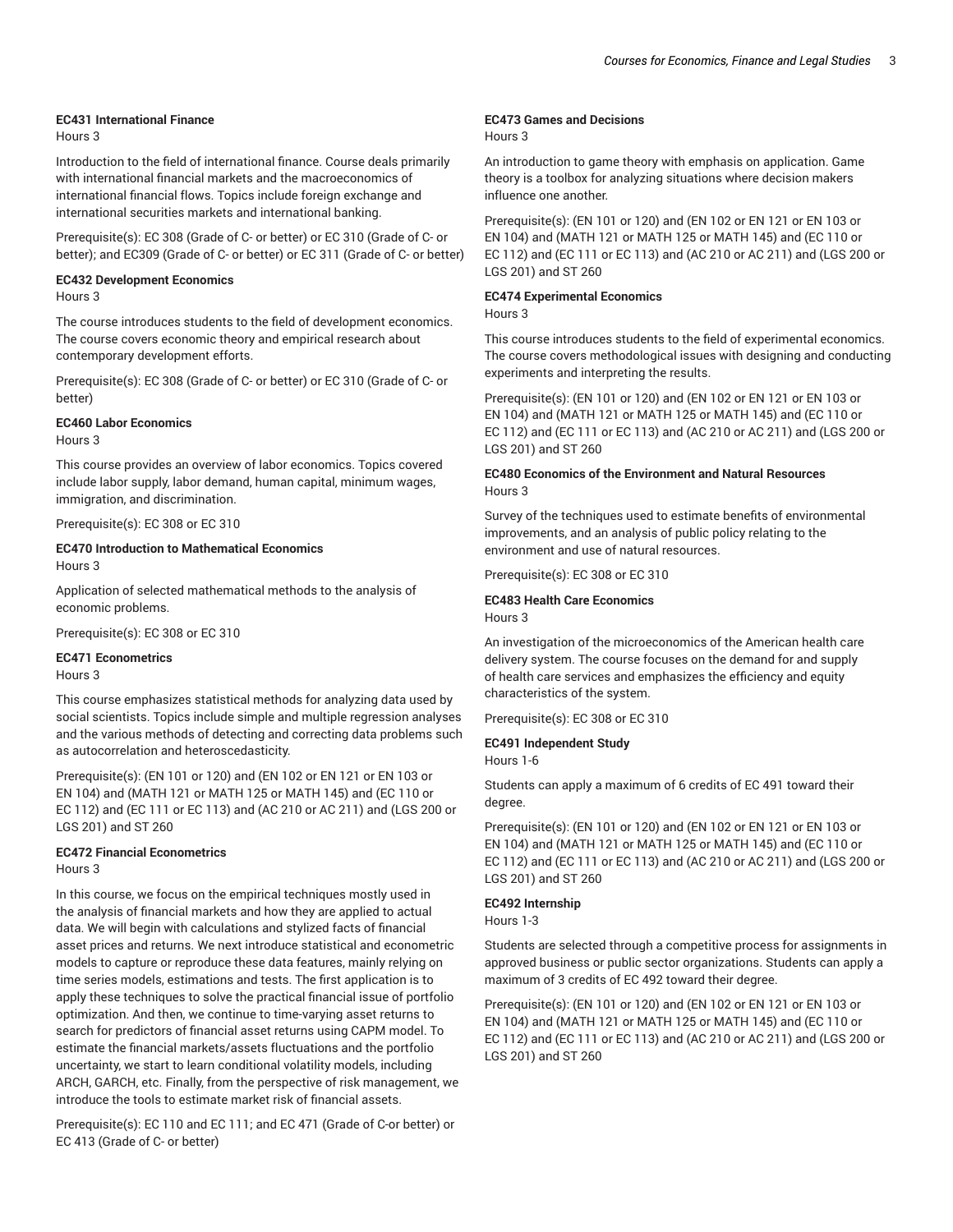#### **EC497 Special Topics in Economics**

Hours 1-3

Students can apply a maximum of 9 credits of of EC 497 toward their degree.

Prerequisite(s): (EN 101 or 120) and (EN 102 or EN 121 or EN 103 or EN 104) and (MATH 121 or MATH 125 or MATH 145) and (EC 110 or EC 112) and (EC 111 or EC 113) and (AC 210 or AC 211) and (LGS 200 or LGS 201) and ST 260

# **Finance Courses**

**FI301 Introduction to Financial Institutions and Markets** Hours 3

Overview of the financial systems in which business operates, with emphasis on financial institutions, instruments, and markets.

Prerequisite(s): (EN 101 or 120) and (EN 102 or EN 121 or EN 103 or EN 104) and (MATH 121 or MATH 125 or MATH 145) and (EC 110 or EC 112) and (EC 111 or EC 113) and (AC 210 or AC 211) and (LGS 200 or LGS 201) and ST 260

#### **FI302 Business Finance**

Hours 3

Study of financial objectives of business enterprise, sources of capital, and financial management of business assets. Emphasis is on establishing a framework for making financing, investing, and dividend decisions. Students are limited to three attempts for this course, excluding withdrawals.

Prerequisite(s): (AC 210 or AC 211) and (EC 111 or EC 113)

#### **FI317 Introduction to Value Investing** Hours 3

This course will introduce the fundamental principles of value-based equity investing approach, which will serve as a foundation for examining several critical aspects of the investing process, namely identifying potential market inefficiency, fundamental business/industry research, financial statement analysis, and valuation. This course will provide students with a useful understanding of what a professional in any field requiring business-related research, analysis, and valuation skills does on a daily basis to analyze corporate strategies, understand industry dynamics, assess competitive advantages, and evaluate corporate management and strategy. Students will also be introduced to common methods to value securities.

Prerequisite(s): (EN 101 or 120) and (EN 102 or EN 121 or EN 103 or EN 104) and (MATH 121 or MATH 125 or MATH 145) and (EC 110 or EC 112) and (EC 111 or EC 113) and (AC 210 or AC 211) and (LGS 200 or LGS 201) and ST 260

#### **FI331 Principles of Real Estate** Hours 3

Survey of various aspects of real estate business and economics, including marketing, finance, development, law, appraising, etc.

Prerequisite(s): (EN 101 or EN 120) and (EN 102 or EN 121 or EN 103 or EN 104) and (MATH 121 or MATH 125 or MATH 145) and (EC 110 or 112) and (EC 111 or 113) and (AC 210 or AC 211) and (LGS 200 or LGS 201) and ST 260

### **FI360 Personal Asset Management**

#### Hours 3

To teach students about financial assets as vehicles for saving for the future. Students will also learn how to invest in a combination of assets to meet their objectives and how their objectives may change over their life span.

Prerequisite(s): (EN 101 or 120) and (EN 102 or EN 121 or EN 103 or EN 104) and (MATH 121 or MATH 125 or MATH 145) and (EC 110 or EC 112) and (EC 111 or EC 113) and (AC 210 or AC 211) and (LGS 200 or LGS 201) and ST 260

Prerequisite(s) with concurrency: FI 302

#### **FI389 Financial Analysis and Modeling**

Hours 3

*C*

Introduction to the components of computerized management information systems and applications of computer-based systems to business decisions. Computing proficiency is required for a passing grade in this course.

Prerequisite(s): (EN 101 or 120) and (EN 102 or EN 121 or EN 103 or EN 104) and (MATH 121 or MATH 125 or MATH 145) and (EC 110 or 112) and (EC 111 or 113) and (AC 210 or AC 211) and (LGS 200 or LGS 201) and ST 260; and (FI 302 or CE 366)

#### Computer Science

#### **FI400 Financial Institutions, Markets, and Investment** Hours 3

Builds on the foundation laid in the business core to extend the student's knowledge of basic finance into the areas of operation and management of financial institutions and financial markets and investments.

Prerequisite(s): (EN 101 or EN 120) and (EN 102 or EN 121 or EN 103 or EN 104) and (MATH 121 or MATH 125 or MATH 145) and (EC 110 or 112) and (EC 111 or 113) and (AC 210 or AC 211) and (LGS 200 or LGS 201) and ST 260; and FI 302

#### **FI410 Intermediate Financial Mgt**

Hours 3

Development of advanced practices of financial management and their application to decision making in the business firm.

Prerequisite(s): (EN 101 or EN 120) and (EN 102 or EN 121 or EN 103 or EN 104) and (MATH 121 or MATH 125 or MATH 145) and (EC 110 or 112) and (EC 111 or 113) and (AC 210 or AC 211) and (LGS 200 or LGS 201) and ST 260; and (FI 302 or CE 366)

#### **FI412 Money & Capital Markets**

Hours 3

An overall view of the financing process and the role of financial markets. Areas covered are characteristics of instruments traded in money and capital markets; determinants of and the relationships between different asset prices; and international aspects of financial markets.

Prerequisite(s): (EN 101 or EN 120) and (EN 102 or EN 121 or EN 103 or EN 104) and (MATH 121 or MATH 125 or MATH 145) and (EC 110 or 112) and (EC 111 or 113) and (AC 210 or AC 211) and (LGS 200 or LGS 201) and ST 260; and (FI 302 or CE 366)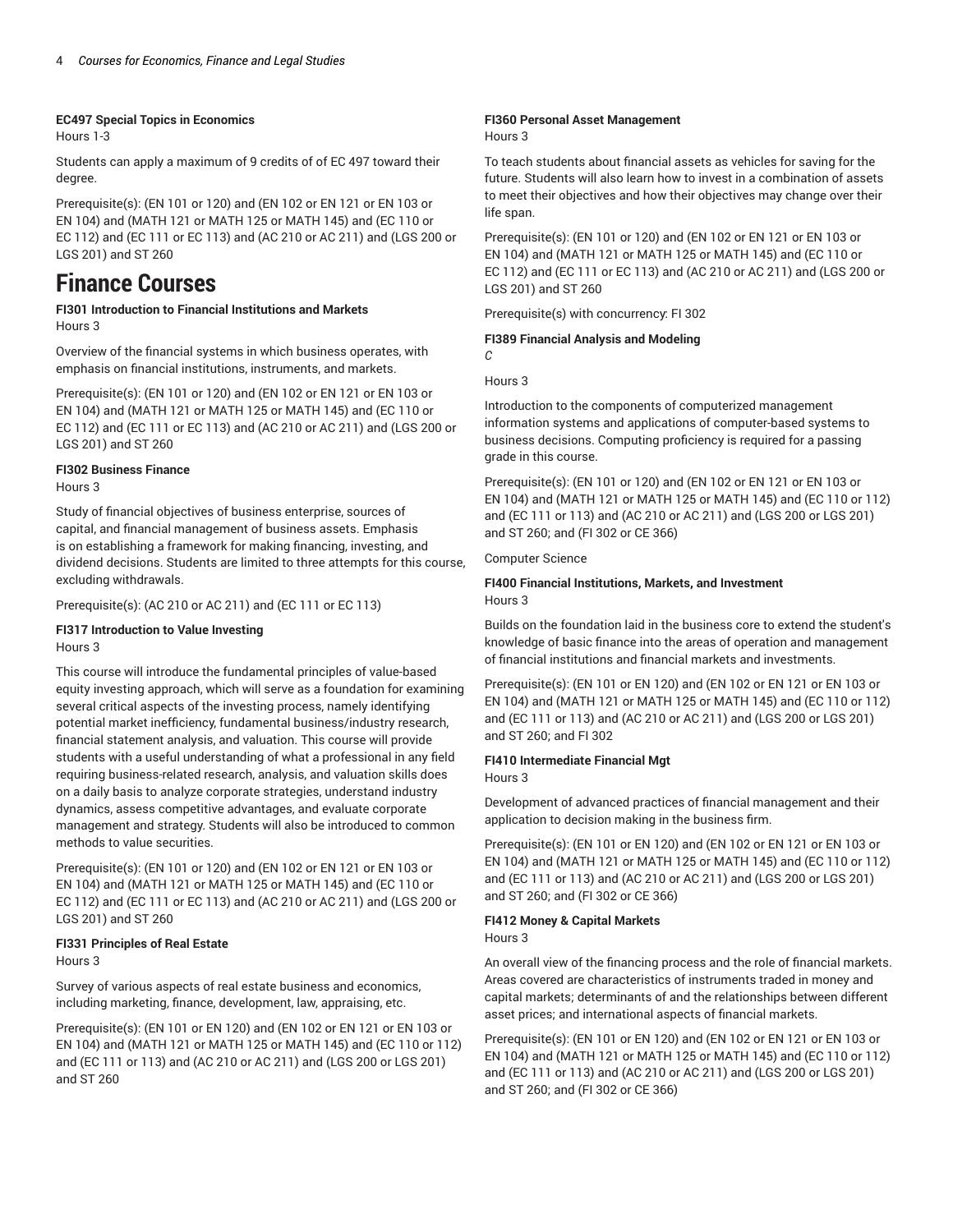#### **FI414 Investments**

Hours 3

Study of the various investment media together with analysis models of investment management. Emphasis is on investment decision making and portfolio analysis.

Prerequisite(s): (EN 101 or EN 120) and (EN 102 or EN 121 or EN 103 or EN 104) and (MATH 121 or MATH 125 or MATH 145) and (EC 110 or 112) and (EC 111 or 113) and (AC 210 or AC 211) and (LGS 200 or LGS 201) and ST 260; and (FI 302 or CE 366)

#### **FI415 Advanced Investment Topics**

Hours 3

Advanced models for investment management are developed and their application in decision making is discussed. Emphasis is on the use of models for portfolio selection.

Prerequisite(s): FI 414 (Grade of C- or better)

#### **FI416 Monetary Theory & Policy**

Hours 3

Analysis of the role of money in the economy and the conduct of monetary policy. Emphasis is given to the money supply process, the demand for money, and the choice of monetary-policy strategies and procedures.

Prerequisite(s): FI 301

#### **FI417 Value Investing: Principles and Practices** Hours 3

Introduction to fundamental, research-based equity investing based on the core principles of value investing as developed by Benjamin Graham and practiced by Warren Buffett.

Prerequisite(s): (EN 101 or EN 120) and (EN 102 or EN 121 or EN 103 or EN 104) and (MATH 121 or MATH 125 or MATH 145) and (EC 110 or 112) and (EC 111 or 113) and (AC 210 or AC 211) and (LGS 200 or LGS 201) and ST 260 and FI 302

### **FI418 Advanced Value Investing**

Hours 3

Advanced case-study based course focused on continued development of fundamental equity-investing skills, including idea generation, business/industry research, financial statement analysis and company valuation.

Prerequisite(s): FI 417 (Grade of C- or better)

#### **FI419 Financial Derivatives**

Hours 3

Addresses managing financial risks such as adverse stock price movements, adverse interest rate changes and adverse commodity price changes with specific attention given to employing futures, options and swap contracts.

Prerequisite(s): FI 302 and FI 414

Prerequisite(s) with concurrency: FI 302 and FI 414

**FI421 Bank Administration** Hours 3

Survey of analytical methods in banking, including study of the powers of various government agencies. Emphasis is placed on managerial aspects of commercial banking.

Prerequisite(s): FI 301 and FI 302 or IE 203 or CE 366

#### **FI427 Probability for Actuaries**

#### Hours 3

The purpose is to assist students in preparation probability exams by actuarial associations. Concepts are reviewed with an emphasis on working problems.

Prerequisite(s): (EN 101 or 120) and (EN 102 or EN 121 or EN 103 or EN 104) and (MATH 121 or MATH 125 or MATH 145) and (EC 110 or EC 112) and (EC 111 or EC 113) and (AC 210 or AC 211) and (LGS 200 or LGS 201) and ST 260

Prerequisite(s) with concurrency: ST 454 (Grade of C- or better) or MATH 355 (Grade of C- or better)

# **FI428 Financial Mathematics for Actuaries**

Hours 3

The purpose is to assist students in preparation for financial mathematics exams by actuarial associations. Concepts are reviewed with an emphasis on working problems.

Prerequisite(s): (MATH 126 or MATH 146) and (EN 101 or 120) and (EN 102 or EN 121 or EN 103 or EN 104) and (EC 110 or EC 112) and (EC 111 or EC 113) and (AC 210 or AC 211) and (LGS 200 or LGS 201) and ST 260

Prerequisite(s) with concurrency: ST 455 (Grade of C- or better) or MATH 451 (Grade of C- or better)

#### **FI431 International Finance**

Hours 3

Introduction to the field of international finance. Course deals primarily with international financial markets and the macroeconomics of international financial flows. Topics include foreign exchange and international securities markets and international banking.

Prerequisite(s): EC 308 (Grade of C- or better) or EC 310 (Grade of C- or better); and EC309 (Grade of C- or better) or EC 311 (Grade of C- or better)

#### **FI432 Real Estate Appraisal**

Hours 3

Study of the sources of real estate value and techniques for estimating property value; study of effective use of appraisal information.

Prerequisite(s): (EN 101 or EN 120) and (EN 102 or EN 121 or EN 103 or EN 104) and (MATH 121 or MATH 125 or MATH 145) and (EC 110 or EC 112) and (EC 111 or EC 113) and (AC 210 or AC 211) and (LGS 200 or LGS 201)

Prerequisite(s) with concurrency: FI 331 (Grade of C- or better)

#### **FI434 Real Estate Management**

#### Hours 3

Study to the principles of real property management and covers all aspects of the property management process. Students are shown how to maximize the asset value of income-producing real estate for investors/owners through the use of finance, marketing, and management techniques.

Prerequisite(s): (EN 101 or 120) and (EN 102 or EN 121 or EN 103 or EN 104) and (MATH 121 or MATH 125 or MATH 145) and (EC 110 or EC 112) and (EC 111 or EC 113) and (AC 210 or AC 211) and (LGS 200 or LGS 201) and ST 260

Prerequisite(s) with concurrency: FI 331 (Grade of C- or better)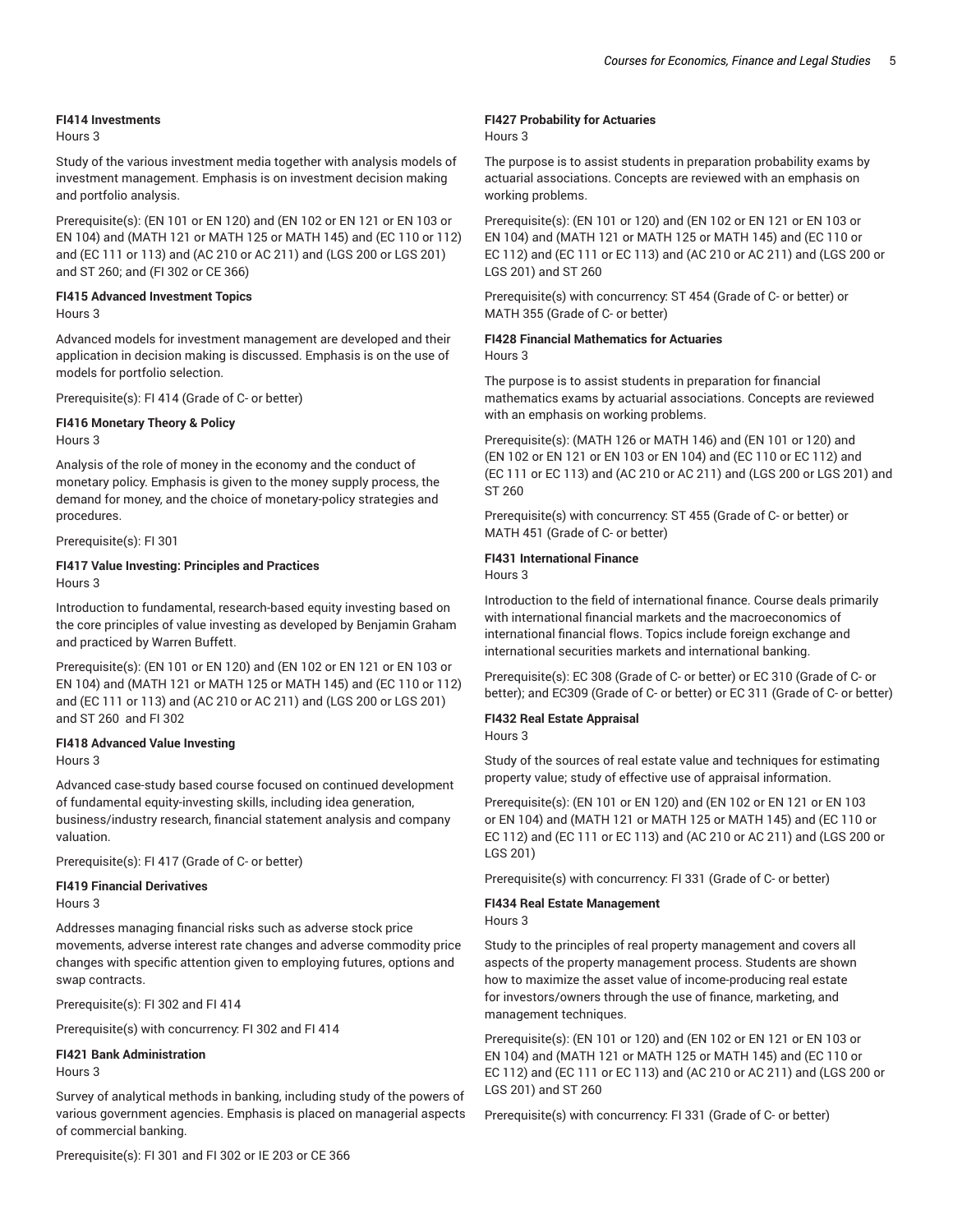#### **FI435 Fundamentals of Risk Management & Insurance** Hours 3

Introductory study of life insurance and "personal lines" of property insurance, especially homeowners insurance and auto insurance. Economic environment of insurance and how to read and evaluate insurance contracts. Examines different types of life insurance contracts as well as savings and investment alternatives and their uses in estate planning.

Prerequisite(s): (EN 101 or 120) and (EN 102 or EN 121 or EN 103 or EN 104) and (MATH 121 or MATH 125 or MATH 145) and (EC 110 or EC 112) and (EC 111 or EC 113) and (AC 210 or AC 211) and (LGS 200 or LGS 201) and ST 260

#### **FI436 Real Estate Finance and Investments**

Hours 3

Study of the institutions of real estate finance and of factors affecting the flow of funds; investment analysis and procedures involved in real estate financing.

Prerequisite(s): (EN 101 or EN 120) and (EN 102 or EN 121 or EN 103 or EN 104) and (MATH 121 or MATH 125 or MATH 145) and (EC 110 or 112) and (EC 111 or 113) and (AC 210 or AC 211) and (LGS 200 or LGS 201) and ST 260

Prerequisite(s) with concurrency: FI 331 (Grade of C- or better) or FI 341 (Grade of C- or better)

### **FI440 Life Contingencies I**

Hours 3

This is the first of a two-course sequence intended to prepare students for the Long-Term Actuarial Mathematics (LTAM) exam, which is required for actuarial certification by the Society of Actuaries. Concepts are presented with an emphasis on working problems.

Prerequisite(s): MATH 355 or ST 454 and FI 427 and FI 428

**FI441 Life Contingencies II**

Hours 3

This is the second of a two-course sequence intended to prepare students for the Long-Term Actuarial Mathematics (LTAM) exam, which is required for actuarial certification by the Society of Actuaries. Concepts are presented with an emphasis on working problems.

Prerequisite(s): FI 440

#### **FI442 Business Risk Management** Hours 3

Analysis of risks facing business and governmental entities. Various methods of both controlling the risks and financing the risks, including both insurance and non-insurance alternatives.

Prerequisite(s): (EC 110 or EC 112) and (EC 111 or EC 113) and FI 435 (Grade of C- or better) and FI 302 or CE 366

# **FI443 Property Liability Insurance**

Hours 3

Current financial, legal, and social problems concerning the propertyliability insurance industry. Role of government in providing insurance and topics in the management of property-liability insurance companies and agencies.

Prerequisite(s): (EC 110 or EC 112) and (EC 111 or EC 113) and FI 435 (Grade of C- or better) and (FI 302 or CE 366)

### **FI444 Life & Health Insurance**

Hours 3

A study of the types of life insurance and annuity contracts and their uses; regulations of life and health insurers; Social Security; group and individual health insurance products including major medical, disability income and long-term care policies.

Prerequisite(s): (EC 110 or EC 112) and (EC 111 or EC 113) and FI 435 (Grade of C- or better) and FI 302 or CE 366

## **FI450 Loss Models I**

Hours 3

This is the first of a two-course sequence intended to prepare students for the Short-Term Actuarial Mathematics (STAM) exam, which is required for actuarial certification by the Society of Actuaries. Concepts are presented with an emphasis on working problems.

Prerequisite(s): MATH 355 or ST 454 and FI 427

Prerequisite(s) with concurrency: MATH 451 or ST 455

### **FI451 Loss Models II**

Hours 3

This is the second of a two-course sequence intended to prepare students for the Short-Term Actuarial Mathematics (STAM) exam, which is required for actuarial certification by the Society of Actuaries. Concepts are presented with an emphasis on working problems.

Prerequisite(s): FI 450

# **FI460 Advanced Financial Planning**

Hours 3

The purpose of this course is to require the student to demonstrate the ability to integrate and apply his or her knowledge of financial planning topics as received through the curricula taught in the Wealth Management Concentration. Through this course, you will apply the financial planning process to real-life situations and to communicate your planning recommendations via both a written plan and an oral presentation.

Prerequisite(s): AC 371, FI 435 (Grade of C- or better), FI 360 (Grade of Cor better) and LGS 403

Prerequisite(s) with concurrency: FI 414 and FI 444

### **FI472 Financial Econometrics**

#### Hours 3

In this course, we focus on the empirical techniques mostly used in the analysis of financial markets and how they are applied to actual data. We will begin with calculations and stylized facts of financial asset prices and returns. We next introduce statistical and econometric models to capture or reproduce these data features, mainly relying on time series models, estimations and tests. The first application is to apply these techniques to solve the practical financial issue of portfolio optimization. And then, we continue to time-varying asset returns to search for predictors of financial asset returns using CAPM model. To estimate the financial markets/assets fluctuations and the portfolio uncertainty, we start to learn conditional volatility models, including ARCH, GARCH, etc. Finally, from the perspective of risk management, we introduce the tools to estimate market risk of financial assets.

Prerequisite(s): EC 110 and EC 111, and EC 471 (Grade of C- or better) or EC 413 (Grade of C- or better)